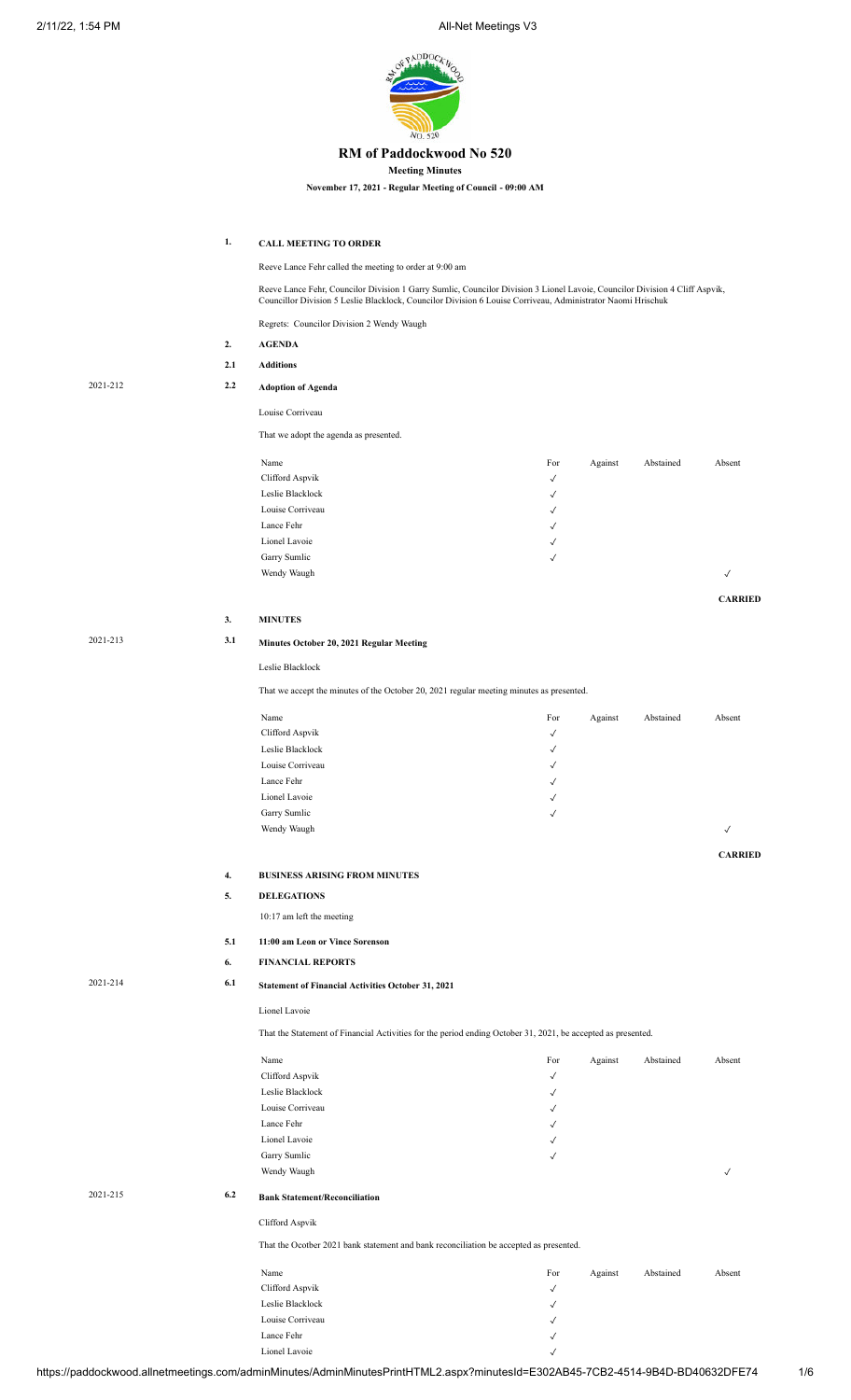Garry Sumlic  $\checkmark$ 

|          |                | Wendy Waugh                                                                                                                                                                                                                                              |                              |                      |           | √              |
|----------|----------------|----------------------------------------------------------------------------------------------------------------------------------------------------------------------------------------------------------------------------------------------------------|------------------------------|----------------------|-----------|----------------|
|          |                |                                                                                                                                                                                                                                                          |                              |                      |           | <b>CARRIED</b> |
|          | 7.             | <b>ACCOUNTS</b>                                                                                                                                                                                                                                          |                              |                      |           |                |
| 2021-216 | 7.1            | <b>List of Accounts for Approval</b>                                                                                                                                                                                                                     |                              |                      |           |                |
|          |                | Leslie Blacklock                                                                                                                                                                                                                                         |                              |                      |           |                |
|          |                | That the List of Accounts for Approval including cheques 8138 to 8175 and manual payments of 210222 to 210241 totaling \$108,207.26,                                                                                                                     |                              |                      |           |                |
|          |                | payroll deposits of \$32,087.92 and Loader loan #34 of \$4,605.00; Skidsteer loan #26 of \$1,755.00; CAT 2020 grader loan #21 of<br>\$10,042.00; Western Star loan #20 of \$1,754.00 and Gravel Crushing loan #19 of \$2,894.92 be accepted for payment. |                              |                      |           |                |
|          |                | Name                                                                                                                                                                                                                                                     | For                          | Against              | Abstained | Absent         |
|          |                | Clifford Aspvik                                                                                                                                                                                                                                          | $\checkmark$                 |                      |           |                |
|          |                | Leslie Blacklock                                                                                                                                                                                                                                         | $\checkmark$                 |                      |           |                |
|          |                | Louise Corriveau                                                                                                                                                                                                                                         | ✓                            |                      |           |                |
|          |                | Lance Fehr                                                                                                                                                                                                                                               | ✓                            |                      |           |                |
|          |                | Lionel Lavoie                                                                                                                                                                                                                                            | $\checkmark$                 |                      |           |                |
|          |                | Garry Sumlic                                                                                                                                                                                                                                             | $\checkmark$                 |                      |           |                |
|          |                | Wendy Waugh                                                                                                                                                                                                                                              |                              |                      |           | $\checkmark$   |
| 2021-217 | 7.2            | <b>Councillor Remuneration</b>                                                                                                                                                                                                                           |                              |                      |           | <b>CARRIED</b> |
|          |                | Clifford Aspvik                                                                                                                                                                                                                                          |                              |                      |           |                |
|          |                | That we approve the following remuneration as listed:                                                                                                                                                                                                    |                              |                      |           |                |
|          |                | <b>Division One - Garry Sumlic</b>                                                                                                                                                                                                                       |                              |                      |           |                |
|          |                | NOVEMBER meetings                                                                                                                                                                                                                                        | \$527.50                     |                      |           |                |
|          |                | NOVEMBER reimbursement/mileage                                                                                                                                                                                                                           | \$184.98                     | \$712.48<br>\$712.48 |           |                |
|          |                |                                                                                                                                                                                                                                                          |                              |                      |           |                |
|          |                | Division Two - Wendy Waugh                                                                                                                                                                                                                               |                              |                      |           |                |
|          |                | NOVEMBER meetings<br>NOVEMBER reimbursement/mileage                                                                                                                                                                                                      | \$527.50<br>\$165.90         | \$693.40             |           |                |
|          |                |                                                                                                                                                                                                                                                          |                              | \$693.40             |           |                |
|          |                | Division Three - Lionel Lavoie                                                                                                                                                                                                                           |                              |                      |           |                |
|          |                | NOVEMBER meetings                                                                                                                                                                                                                                        | \$527.50                     |                      |           |                |
|          |                | NOVEMBER reimbursement/mileage                                                                                                                                                                                                                           | \$161.66                     | \$689.16<br>\$689.16 |           |                |
|          |                | <b>Division Four - Cliff Aspvik</b>                                                                                                                                                                                                                      |                              |                      |           |                |
|          |                | NOVEMBER meetings                                                                                                                                                                                                                                        | \$527.50                     |                      |           |                |
|          |                | NOVEMBER reimbursement/mileage                                                                                                                                                                                                                           | \$156.89                     | \$684.39             |           |                |
|          |                | Health & Dental repayment                                                                                                                                                                                                                                |                              | (96.00)<br>\$588.39  |           |                |
|          |                | <b>Division Five - Leslie Blacklock</b>                                                                                                                                                                                                                  |                              |                      |           |                |
|          |                | SARM convention                                                                                                                                                                                                                                          | \$70.88                      |                      |           |                |
|          |                | NOVEMBER meetings<br>NOVEMBER reimbursement/mileage                                                                                                                                                                                                      | \$527.50<br>\$174.38         | \$772.76             |           |                |
|          |                |                                                                                                                                                                                                                                                          |                              | \$772.76             |           |                |
|          |                | Division Six - Louise Corriveau                                                                                                                                                                                                                          |                              |                      |           |                |
|          |                | SARM convention                                                                                                                                                                                                                                          | \$83.20                      |                      |           |                |
|          |                | NOVEMBER meetings<br>NOVEMBER reimbursement/mileage                                                                                                                                                                                                      | \$527.50<br>\$171.20         | \$781.90             |           |                |
|          |                | Health & Dental repayment                                                                                                                                                                                                                                |                              | (79.00)              |           |                |
|          |                |                                                                                                                                                                                                                                                          |                              | \$702.90             |           |                |
|          |                | Reeve - Lance Fehr                                                                                                                                                                                                                                       |                              |                      |           |                |
|          |                | SARM convention<br>NOVEMBER meetings                                                                                                                                                                                                                     | \$98.04<br>\$662.50          |                      |           |                |
|          |                | NOVEMBER reimbursement/mileage                                                                                                                                                                                                                           | \$186.04                     | \$946.58             |           |                |
|          |                | Health & Dental repayment                                                                                                                                                                                                                                |                              | (115.00)<br>\$831.58 |           |                |
|          |                |                                                                                                                                                                                                                                                          |                              |                      |           |                |
|          |                | Name                                                                                                                                                                                                                                                     | For                          | Against              | Abstained | Absent         |
|          |                | Clifford Aspvik<br>Leslie Blacklock                                                                                                                                                                                                                      | $\checkmark$                 |                      |           |                |
|          |                | Louise Corriveau                                                                                                                                                                                                                                         | $\checkmark$<br>$\checkmark$ |                      |           |                |
|          |                | Lance Fehr                                                                                                                                                                                                                                               | $\checkmark$                 |                      |           |                |
|          |                | Lionel Lavoie                                                                                                                                                                                                                                            | $\checkmark$                 |                      |           |                |
|          |                | Garry Sumlic                                                                                                                                                                                                                                             | $\checkmark$                 |                      |           |                |
|          |                | Wendy Waugh                                                                                                                                                                                                                                              |                              |                      |           | $\checkmark$   |
|          |                |                                                                                                                                                                                                                                                          |                              |                      |           | <b>CARRIED</b> |
|          | 8.             | <b>ADMINISTRATION REPORT</b>                                                                                                                                                                                                                             |                              |                      |           |                |
|          | 8.1            | Naomi Hrischuk - Administrator                                                                                                                                                                                                                           |                              |                      |           |                |
|          | 8.1.1          | Christmas days closed Dec 24th and 27th                                                                                                                                                                                                                  |                              |                      |           |                |
|          | 8.1.2          | Photocopier - Service Contract expiry                                                                                                                                                                                                                    |                              |                      |           |                |
| 2021-218 | 8.1.3<br>8.1.4 | Christmas closure dates, Dec 24th and 27th                                                                                                                                                                                                               |                              |                      |           |                |
|          |                | <b>Christmas Party alternative</b>                                                                                                                                                                                                                       |                              |                      |           |                |

That we purchase fifty dollar gift cards from the Paddockwood Coop for the staff in lieu of a Christmas party.

Clifford Aspvik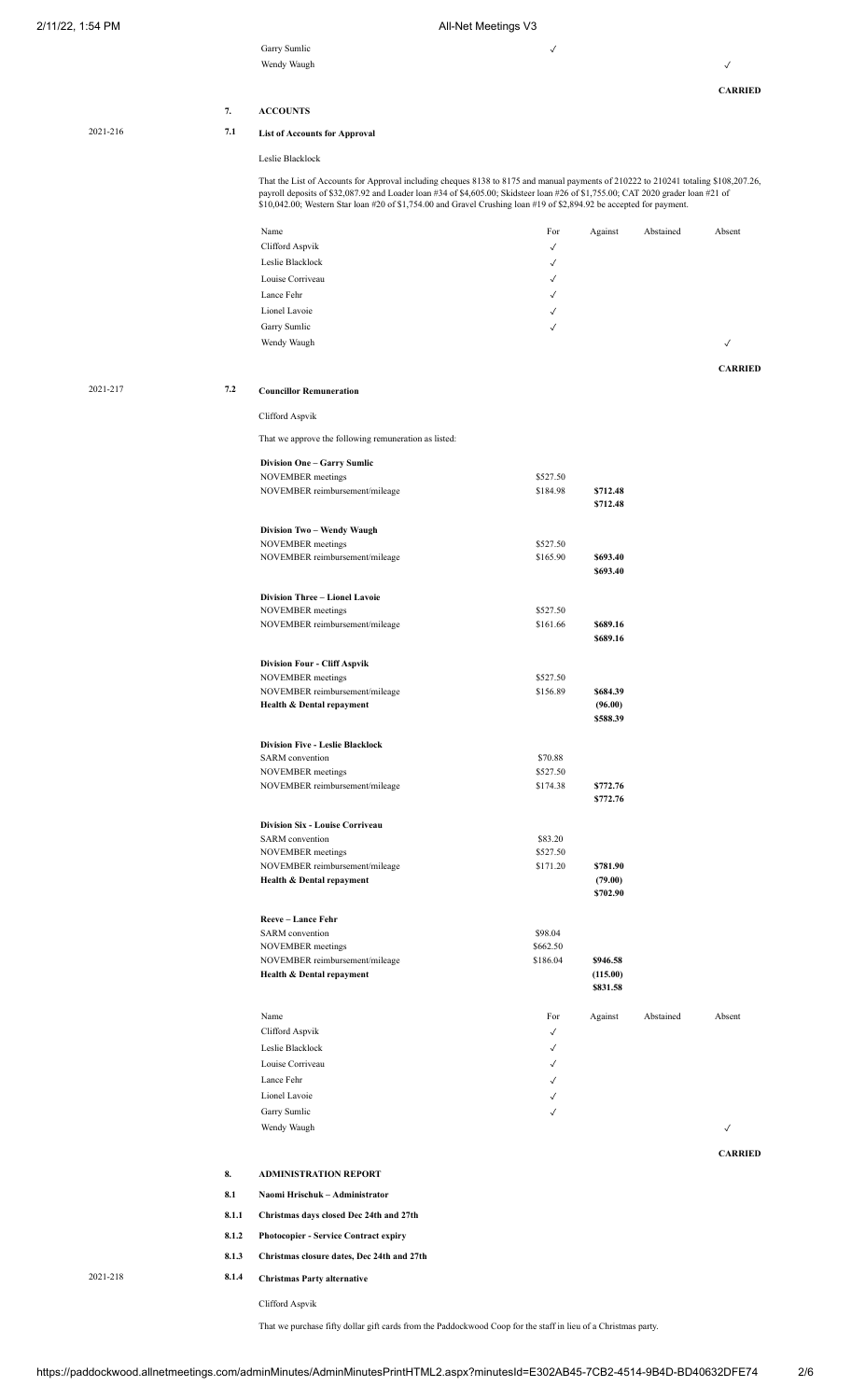| Name             | For          | Against | Abstained | Absent         |
|------------------|--------------|---------|-----------|----------------|
| Clifford Aspvik  | $\checkmark$ |         |           |                |
| Leslie Blacklock | $\checkmark$ |         |           |                |
| Louise Corriveau | $\checkmark$ |         |           |                |
| Lance Fehr       | $\checkmark$ |         |           |                |
| Lionel Lavoie    | $\checkmark$ |         |           |                |
| Garry Sumlic     | $\checkmark$ |         |           |                |
| Wendy Waugh      |              |         |           | $\checkmark$   |
|                  |              |         |           | <b>CARRIED</b> |
|                  |              |         |           |                |
| 2021             |              |         |           |                |

#### **9. PLANNING AND DEVELOPMENT**

2021-219 **9.1 Strategic Planning - in camera**

Lance Fehr

That we enter an in camera session to discuss strategic planning

| Name             | For          | Against | Abstained | Absent |
|------------------|--------------|---------|-----------|--------|
| Clifford Aspvik  | $\checkmark$ |         |           |        |
| Leslie Blacklock | $\checkmark$ |         |           |        |
| Louise Corriveau | $\checkmark$ |         |           |        |
| Lance Fehr       | $\checkmark$ |         |           |        |
| Lionel Lavoie    | $\checkmark$ |         |           |        |
| Garry Sumlic     | $\sqrt{ }$   |         |           |        |
| Wendy Waugh      |              |         |           | √      |
|                  |              |         |           |        |

**CARRIED**

**CARRIED**

**CARRIED**

2021-220 **9.1.1 Draft Plan**

# Lance Fehr

That we exit the in camera session

| Name             | For          | Against | Abstained | Absent       |
|------------------|--------------|---------|-----------|--------------|
| Clifford Aspvik  | $\checkmark$ |         |           |              |
| Leslie Blacklock | $\checkmark$ |         |           |              |
| Louise Corriveau | $\checkmark$ |         |           |              |
| Lance Fehr       | $\checkmark$ |         |           |              |
| Lionel Lavoie    | $\checkmark$ |         |           |              |
| Garry Sumlic     | $\checkmark$ |         |           |              |
| Wendy Waugh      |              |         |           | $\checkmark$ |
|                  |              |         |           |              |

# 2021-221 **9.1.2 Draft strategic plan**

Leslie Blacklock

That we approve the draft strategic plan.

| Name             | For          | Against | Abstained | Absent |
|------------------|--------------|---------|-----------|--------|
| Clifford Aspvik  | $\checkmark$ |         |           |        |
| Leslie Blacklock | $\checkmark$ |         |           |        |
| Louise Corriveau | $\checkmark$ |         |           |        |
| Lance Fehr       | $\checkmark$ |         |           |        |
| Lionel Lavoie    | $\checkmark$ |         |           |        |
| Garry Sumlic     | $\checkmark$ |         |           |        |
| Wendy Waugh      |              |         |           | √      |
|                  |              |         |           |        |

**9.2 Appeal**

- **9.3 Demolition/Moving Permits**
- **9.4 Building Permits**
- **9.5 Building Permits Extensions**
- **9.6 Sub. Application Updates**
- **9.7 Approach Applications**
- **9.8 New Subdivision Applications**
- **9.9 Consolidation**
- **9.10 Sub. Comments Zoning Bylaw Discussion**
- **9.11 Service Agreements**
- **9.12 Development proposal updates**
- **9.12.1 Golf Course development**
- **9.12.2 Myron Derow**
- **10. COMMITTEE REPORTS**
- **10.1 School Building** 10:38 am

2021-222 **10.2 Roads/Equipment Committee**

Lance Fehr

That we enter an in camera session to discuss labour issues.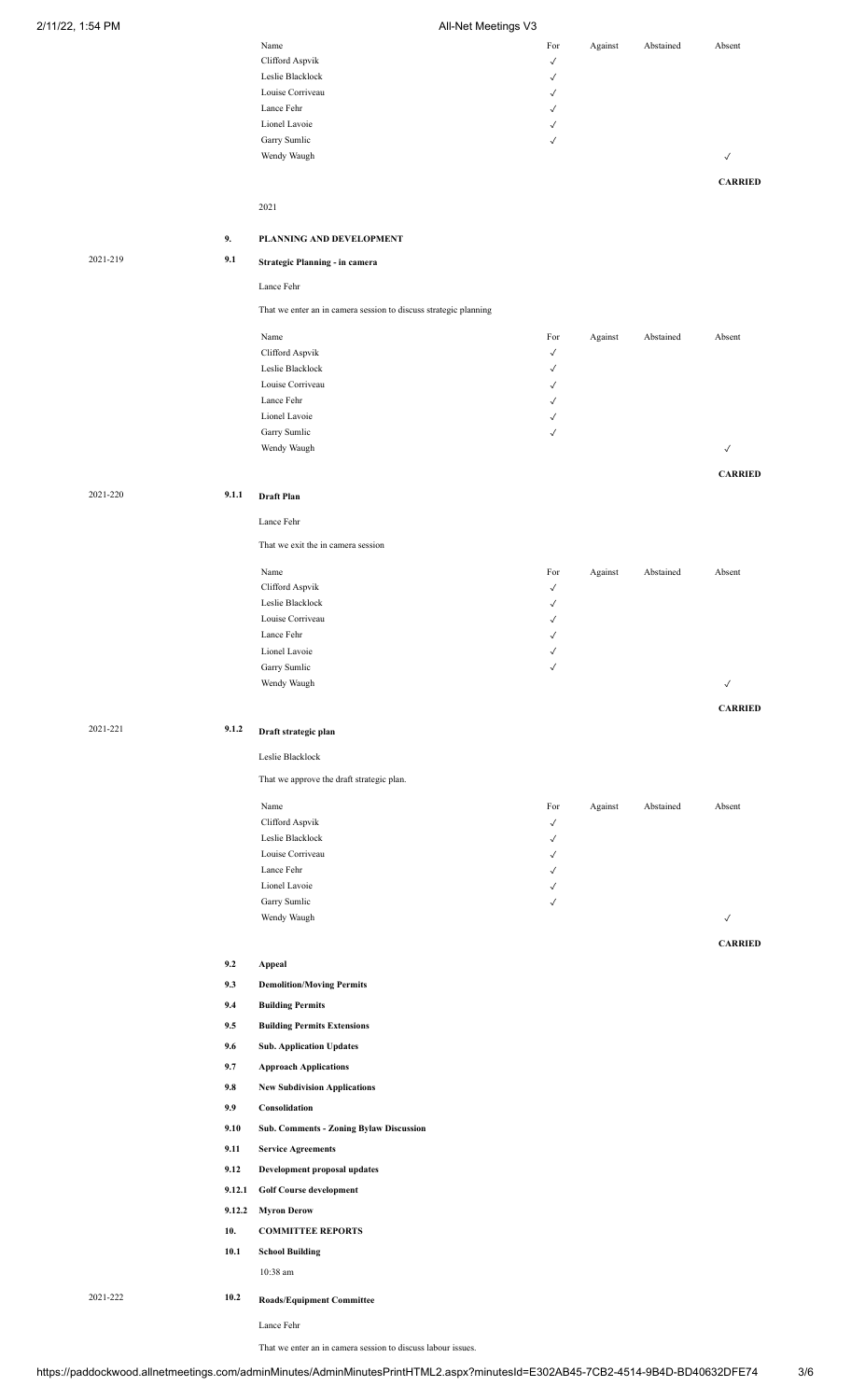|          |        | Name<br>Clifford Aspvik                                                                                                                                                                                                                                               | For                          | Against | Abstained | Absent         |
|----------|--------|-----------------------------------------------------------------------------------------------------------------------------------------------------------------------------------------------------------------------------------------------------------------------|------------------------------|---------|-----------|----------------|
|          |        | Leslie Blacklock                                                                                                                                                                                                                                                      | ✓<br>√                       |         |           |                |
|          |        | Louise Corriveau                                                                                                                                                                                                                                                      | √                            |         |           |                |
|          |        | Lance Fehr                                                                                                                                                                                                                                                            | √                            |         |           |                |
|          |        | Lionel Lavoie                                                                                                                                                                                                                                                         | ✓                            |         |           |                |
|          |        | Garry Sumlic                                                                                                                                                                                                                                                          | √                            |         |           |                |
|          |        | Wendy Waugh                                                                                                                                                                                                                                                           |                              |         |           | $\checkmark$   |
|          |        |                                                                                                                                                                                                                                                                       |                              |         |           | <b>CARRIED</b> |
|          |        | 10:42am exit session                                                                                                                                                                                                                                                  |                              |         |           |                |
|          |        |                                                                                                                                                                                                                                                                       |                              |         |           |                |
| 2021-223 | 10.2.1 | Exit in camera                                                                                                                                                                                                                                                        |                              |         |           |                |
|          |        | Lance Fehr                                                                                                                                                                                                                                                            |                              |         |           |                |
|          |        |                                                                                                                                                                                                                                                                       |                              |         |           |                |
|          |        | That we exit the in camera discussion                                                                                                                                                                                                                                 |                              |         |           |                |
|          |        | Name                                                                                                                                                                                                                                                                  | For                          | Against | Abstained | Absent         |
|          |        | Clifford Aspvik                                                                                                                                                                                                                                                       | ✓                            |         |           |                |
|          |        | Leslie Blacklock                                                                                                                                                                                                                                                      | √                            |         |           |                |
|          |        | Louise Corriveau                                                                                                                                                                                                                                                      | ✓                            |         |           |                |
|          |        | Lance Fehr                                                                                                                                                                                                                                                            | √                            |         |           |                |
|          |        | Lionel Lavoie<br>Garry Sumlic                                                                                                                                                                                                                                         | √<br>$\checkmark$            |         |           |                |
|          |        | Wendy Waugh                                                                                                                                                                                                                                                           |                              |         |           | $\checkmark$   |
|          |        |                                                                                                                                                                                                                                                                       |                              |         |           |                |
|          |        |                                                                                                                                                                                                                                                                       |                              |         |           | <b>CARRIED</b> |
| 2021-224 | 10.2.2 | <b>Drainage Project</b>                                                                                                                                                                                                                                               |                              |         |           |                |
|          |        | Clifford Aspvik                                                                                                                                                                                                                                                       |                              |         |           |                |
|          |        | The Rural Municipality of Paddockwood #520 has reviewed the drainage plan E5-105263 Cedric Zoell Overview. The RM approves the                                                                                                                                        |                              |         |           |                |
|          |        | conveyance of water across and within RM right of way as shown in the plan E5-105263 and grants approval to the extent that it can                                                                                                                                    |                              |         |           |                |
|          |        | grant such permission under it's authority.                                                                                                                                                                                                                           |                              |         |           |                |
|          | 10.2.3 | <b>Meeting notes</b>                                                                                                                                                                                                                                                  |                              |         |           |                |
|          | 10.3   | Labour, Policy and OH&S                                                                                                                                                                                                                                               |                              |         |           |                |
|          | 10.4   | <b>Finance Committee</b>                                                                                                                                                                                                                                              |                              |         |           |                |
|          | 10.5   | Wapiti Regional Library                                                                                                                                                                                                                                               |                              |         |           |                |
|          | 10.6   | <b>NCLPDC</b>                                                                                                                                                                                                                                                         |                              |         |           |                |
|          | 10.7   | <b>CPL Recreation</b>                                                                                                                                                                                                                                                 |                              |         |           |                |
|          | 10.8   |                                                                                                                                                                                                                                                                       |                              |         |           |                |
|          |        | <b>Diamond Meeting</b>                                                                                                                                                                                                                                                |                              |         |           |                |
|          | 11.    | <b>APPOINTMENTS</b>                                                                                                                                                                                                                                                   |                              |         |           |                |
|          | 12.    | <b>TAXATION</b>                                                                                                                                                                                                                                                       |                              |         |           |                |
|          |        | Lance Fehr left the meeting citing pecuniary interest in the following motion                                                                                                                                                                                         |                              |         |           |                |
| 2021-225 | 12.1   | <b>Abatement request Unit 40 Rothenburg</b>                                                                                                                                                                                                                           |                              |         |           |                |
|          |        | Leslie Blacklock                                                                                                                                                                                                                                                      |                              |         |           |                |
|          |        |                                                                                                                                                                                                                                                                       |                              |         |           |                |
|          |        | Name                                                                                                                                                                                                                                                                  | For                          | Against | Abstained | Absent         |
|          |        | Clifford Aspvik                                                                                                                                                                                                                                                       | $\checkmark$                 |         |           |                |
|          |        | Leslie Blacklock<br>Louise Corriveau                                                                                                                                                                                                                                  | $\checkmark$<br>$\checkmark$ |         |           |                |
|          |        | Lance Fehr                                                                                                                                                                                                                                                            |                              |         |           | $\checkmark$   |
|          |        | Lionel Lavoie                                                                                                                                                                                                                                                         | √                            |         |           |                |
|          |        | Garry Sumlic                                                                                                                                                                                                                                                          | $\checkmark$                 |         |           |                |
|          |        | Wendy Waugh                                                                                                                                                                                                                                                           |                              |         |           | $\checkmark$   |
|          |        | Lance Fehr rejoined the meeting                                                                                                                                                                                                                                       |                              |         |           |                |
|          |        |                                                                                                                                                                                                                                                                       |                              |         |           |                |
|          | 13.    | NEW BUSINESS - ACTION/MOTION ITEMS                                                                                                                                                                                                                                    |                              |         |           |                |
| 2021-226 | 13.1   | <b>Municipal Revenue Sharing Grant</b>                                                                                                                                                                                                                                |                              |         |           |                |
|          |        | Louise Corriveau                                                                                                                                                                                                                                                      |                              |         |           |                |
|          |        |                                                                                                                                                                                                                                                                       |                              |         |           |                |
|          |        | The Council of the Rural Municipality of Paddockwood No. 520 confirms the municipality meets the following eligibility requirements<br>to receive the Municipal Revenue Sharing GrantSubmission of the 2020 audited Financial statement to the Ministry of Government |                              |         |           |                |
|          |        | Relations; In good standing with respect to treporting and remittance of Education Property Taxes; Adoption of Council Procedures                                                                                                                                     |                              |         |           |                |
|          |        | Bylaw;Adoption of Employee Code of Conduct;and all members of council have filed and annualy updated their Public Disclosure<br>Stetements, as required; and That we understand if any requirements are not met, our Municipa I Revenue Sharing Grant may be          |                              |         |           |                |
|          |        | withheld until all requirements are met; and that we authorize the Administrator to sign the Declaration of Eligibility and submit it to the<br>Ministry of Goverment Relations.                                                                                      |                              |         |           |                |
|          |        |                                                                                                                                                                                                                                                                       |                              |         |           |                |
|          |        | Name                                                                                                                                                                                                                                                                  | For                          | Against | Abstained | Absent         |
|          |        | Clifford Aspvik                                                                                                                                                                                                                                                       | $\checkmark$                 |         |           |                |
|          |        | Leslie Blacklock                                                                                                                                                                                                                                                      | $\checkmark$                 |         |           |                |
|          |        | Louise Corriveau<br>Lance Fehr                                                                                                                                                                                                                                        | $\checkmark$<br>✓            |         |           |                |
|          |        | Lionel Lavoie                                                                                                                                                                                                                                                         | √                            |         |           |                |
|          |        | Garry Sumlic                                                                                                                                                                                                                                                          | $\checkmark$                 |         |           |                |
|          |        | Wendy Waugh                                                                                                                                                                                                                                                           |                              |         |           | $\checkmark$   |
|          |        |                                                                                                                                                                                                                                                                       |                              |         |           | <b>CARRIED</b> |
|          |        |                                                                                                                                                                                                                                                                       |                              |         |           |                |

2021-227 **13.2 Liability Insurance**

https://paddockwood.allnetmeetings.com/adminMinutes/AdminMinutesPrintHTML2.aspx?minutesId=E302AB45-7CB2-4514-9B4D-BD40632DFE74 4/6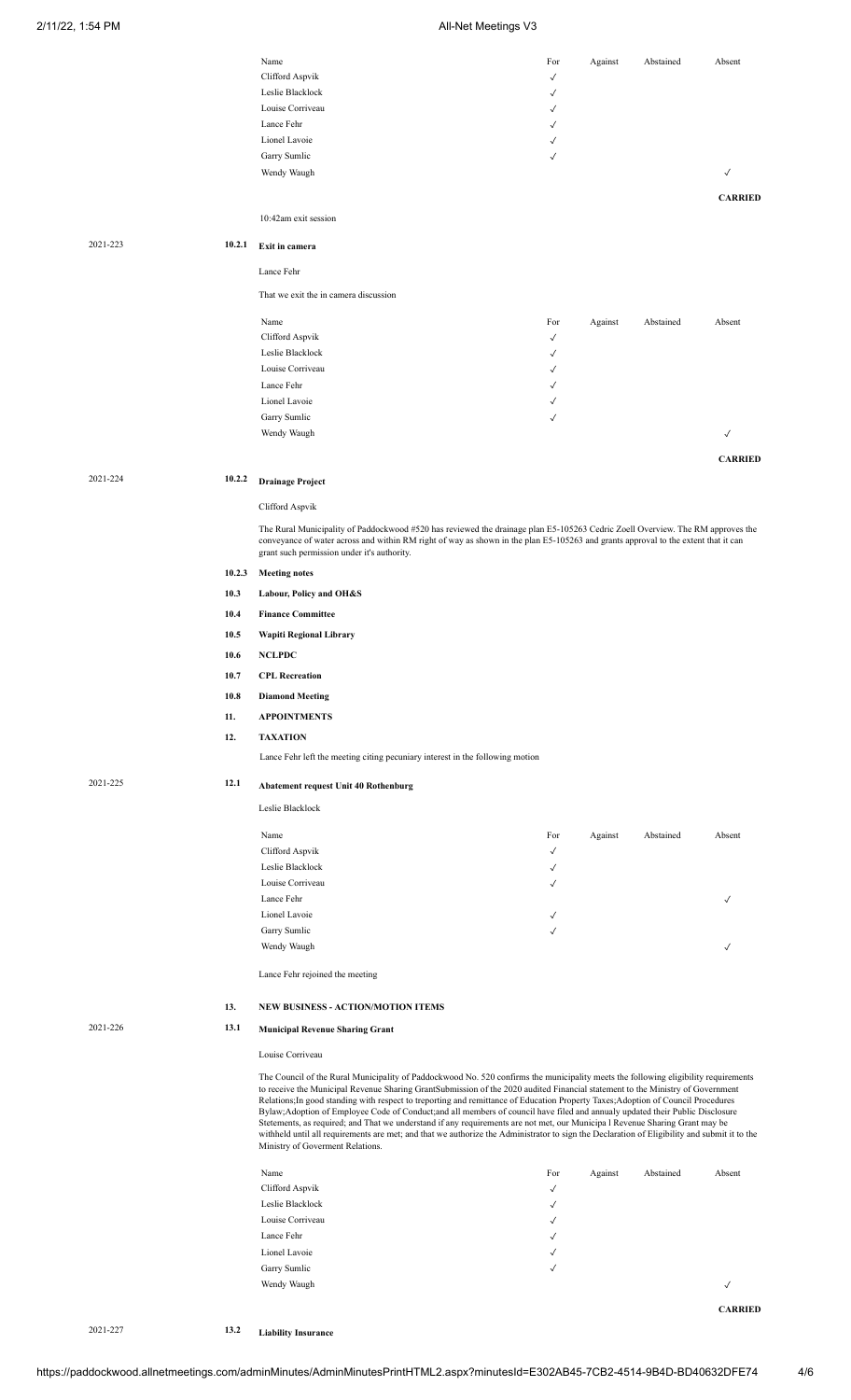|          |      | Lionel Lavoie                                                                                                                            |                              |                              |           |                 |
|----------|------|------------------------------------------------------------------------------------------------------------------------------------------|------------------------------|------------------------------|-----------|-----------------|
|          |      | That we purchase 5 million in liability insurance and 1 million admnistrative liability for 2022 from SARM.                              |                              |                              |           |                 |
|          |      | Name                                                                                                                                     | For                          | Against                      | Abstained | Absent          |
|          |      | Clifford Aspvik                                                                                                                          | $\checkmark$                 |                              |           |                 |
|          |      | Leslie Blacklock                                                                                                                         | $\checkmark$                 |                              |           |                 |
|          |      | Louise Corriveau                                                                                                                         | ✓                            |                              |           |                 |
|          |      | Lance Fehr<br>Lionel Lavoie                                                                                                              | $\checkmark$                 |                              |           |                 |
|          |      | Garry Sumlic                                                                                                                             | $\checkmark$<br>$\checkmark$ |                              |           |                 |
|          |      | Wendy Waugh                                                                                                                              |                              |                              |           | √               |
|          |      |                                                                                                                                          |                              |                              |           |                 |
| 2021-228 | 13.3 | <b>Records of Retention</b>                                                                                                              |                              |                              |           |                 |
|          |      | Clifford Aspvik                                                                                                                          |                              |                              |           |                 |
|          |      | That we destroy the attached list of documents in accordance with Bylaw 11/2013.                                                         |                              |                              |           |                 |
|          |      |                                                                                                                                          |                              |                              |           |                 |
|          |      | Name<br>Clifford Aspvik                                                                                                                  | For<br>$\checkmark$          | Against                      | Abstained | Absent          |
|          |      | Leslie Blacklock                                                                                                                         | $\checkmark$                 |                              |           |                 |
|          |      | Louise Corriveau                                                                                                                         | $\checkmark$                 |                              |           |                 |
|          |      | Lance Fehr                                                                                                                               | $\checkmark$                 |                              |           |                 |
|          |      | Lionel Lavoie                                                                                                                            | $\checkmark$                 |                              |           |                 |
|          |      | Garry Sumlic                                                                                                                             | $\checkmark$                 |                              |           |                 |
|          |      | Wendy Waugh                                                                                                                              |                              |                              |           | $\checkmark$    |
|          |      |                                                                                                                                          |                              |                              |           | <b>CARRIED</b>  |
| 2021-229 | 13.4 | Submitted snow clearing bill                                                                                                             |                              |                              |           |                 |
|          |      | Leslie Blacklock                                                                                                                         |                              |                              |           |                 |
|          |      |                                                                                                                                          |                              |                              |           |                 |
|          |      | That we pay the submitted bill from Larry Twordik for snow removal.                                                                      |                              |                              |           |                 |
|          |      | Name                                                                                                                                     | For                          | Against                      | Abstained | Absent          |
|          |      | Clifford Aspvik                                                                                                                          |                              | $\checkmark$                 |           |                 |
|          |      | Leslie Blacklock                                                                                                                         |                              | ✓                            |           |                 |
|          |      | Louise Corriveau                                                                                                                         |                              | √                            |           |                 |
|          |      | Lance Fehr<br>Lionel Lavoie                                                                                                              |                              | $\checkmark$<br>$\checkmark$ |           |                 |
|          |      | Garry Sumlic                                                                                                                             |                              | $\checkmark$                 |           |                 |
|          |      | Wendy Waugh                                                                                                                              |                              |                              |           | $\checkmark$    |
|          |      |                                                                                                                                          |                              |                              |           |                 |
|          |      |                                                                                                                                          |                              |                              |           | <b>DEFEATED</b> |
|          | 14.  | <b>BYLAWS</b>                                                                                                                            |                              |                              |           |                 |
|          |      |                                                                                                                                          |                              |                              |           |                 |
| 2021-230 | 14.1 | Third Reading Bylaw 02/2021 Administrative Bylaw                                                                                         |                              |                              |           |                 |
|          |      | Leslie Blacklock                                                                                                                         |                              |                              |           |                 |
|          |      |                                                                                                                                          |                              |                              |           |                 |
|          |      | That we read for the second time Bylaw 02/2021 Administrative Bylaw.                                                                     |                              |                              |           |                 |
|          |      | Name                                                                                                                                     | For                          | Against                      | Abstained | Absent          |
|          |      | Clifford Aspvik                                                                                                                          | $\checkmark$                 |                              |           |                 |
|          |      | Leslie Blacklock                                                                                                                         | $\checkmark$                 |                              |           |                 |
|          |      | Louise Corriveau                                                                                                                         | $\checkmark$                 |                              |           |                 |
|          |      | Lance Fehr<br>Lionel Lavoie                                                                                                              | ✓<br>$\checkmark$            |                              |           |                 |
|          |      | Garry Sumlic                                                                                                                             | $\checkmark$                 |                              |           |                 |
|          |      | Wendy Waugh                                                                                                                              |                              |                              |           | $\checkmark$    |
|          |      |                                                                                                                                          |                              |                              |           |                 |
|          |      |                                                                                                                                          |                              |                              |           | <b>CARRIED</b>  |
| 2021-231 | 14.2 | Third Reading Bylaw 7/2021 Zoning Bylaw Amendment Parcel B                                                                               |                              |                              |           |                 |
|          |      | Leslie Blacklock                                                                                                                         |                              |                              |           |                 |
|          |      | That we read for the third time bylaw 7/2021 Zoning Bylaw amendment Parcel B and authorize the Reeve and Administrator to sign.          |                              |                              |           |                 |
|          |      |                                                                                                                                          |                              |                              |           |                 |
|          |      | Name<br>Clifford Aspvik                                                                                                                  | For<br>$\checkmark$          | Against                      | Abstained | Absent          |
|          |      | Leslie Blacklock                                                                                                                         | $\checkmark$                 |                              |           |                 |
|          |      | Louise Corriveau                                                                                                                         | $\checkmark$                 |                              |           |                 |
|          |      | Lance Fehr                                                                                                                               | ✓                            |                              |           |                 |
|          |      | Lionel Lavoie                                                                                                                            | $\checkmark$                 |                              |           |                 |
|          |      | Garry Sumlic                                                                                                                             | $\checkmark$                 |                              |           |                 |
|          |      | Wendy Waugh                                                                                                                              |                              |                              |           | $\checkmark$    |
|          |      |                                                                                                                                          |                              |                              |           | <b>CARRIED</b>  |
|          | 15.  | <b>CORRESPONDENCE</b>                                                                                                                    |                              |                              |           |                 |
|          | 15.1 | <b>Weed Inspector Retirement</b>                                                                                                         |                              |                              |           |                 |
|          | 16.  | <b>OTHER BUSINESS</b>                                                                                                                    |                              |                              |           |                 |
|          | 17.  | <b>COUNCILLOR CONCERNS</b>                                                                                                               |                              |                              |           |                 |
| 2021-232 | 18.  | <b>NEXT MEETING DATE</b>                                                                                                                 |                              |                              |           |                 |
|          |      |                                                                                                                                          |                              |                              |           |                 |
|          |      | Lance Fehr<br>That the next meeting date be set for Wednesday, December 15, 2021 at 9:00 am in Council Chambers at the RM of Paddockwood |                              |                              |           |                 |